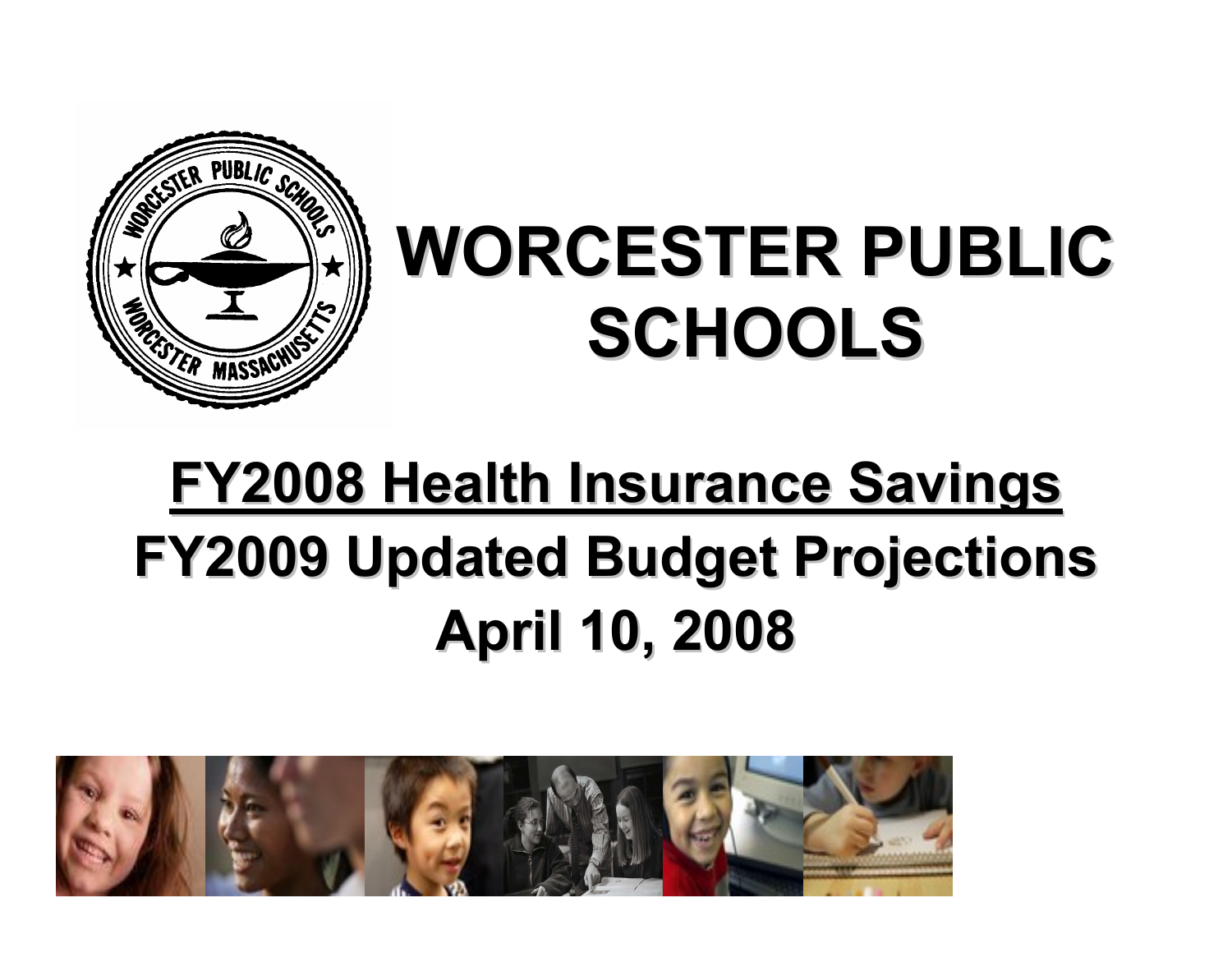### **Worcester Public Schools Worcester Public SchoolsBudget Update Budget Update**

### **FY08: Health Insurance Account Savings**

### **FY09: FY09 Budget Update**



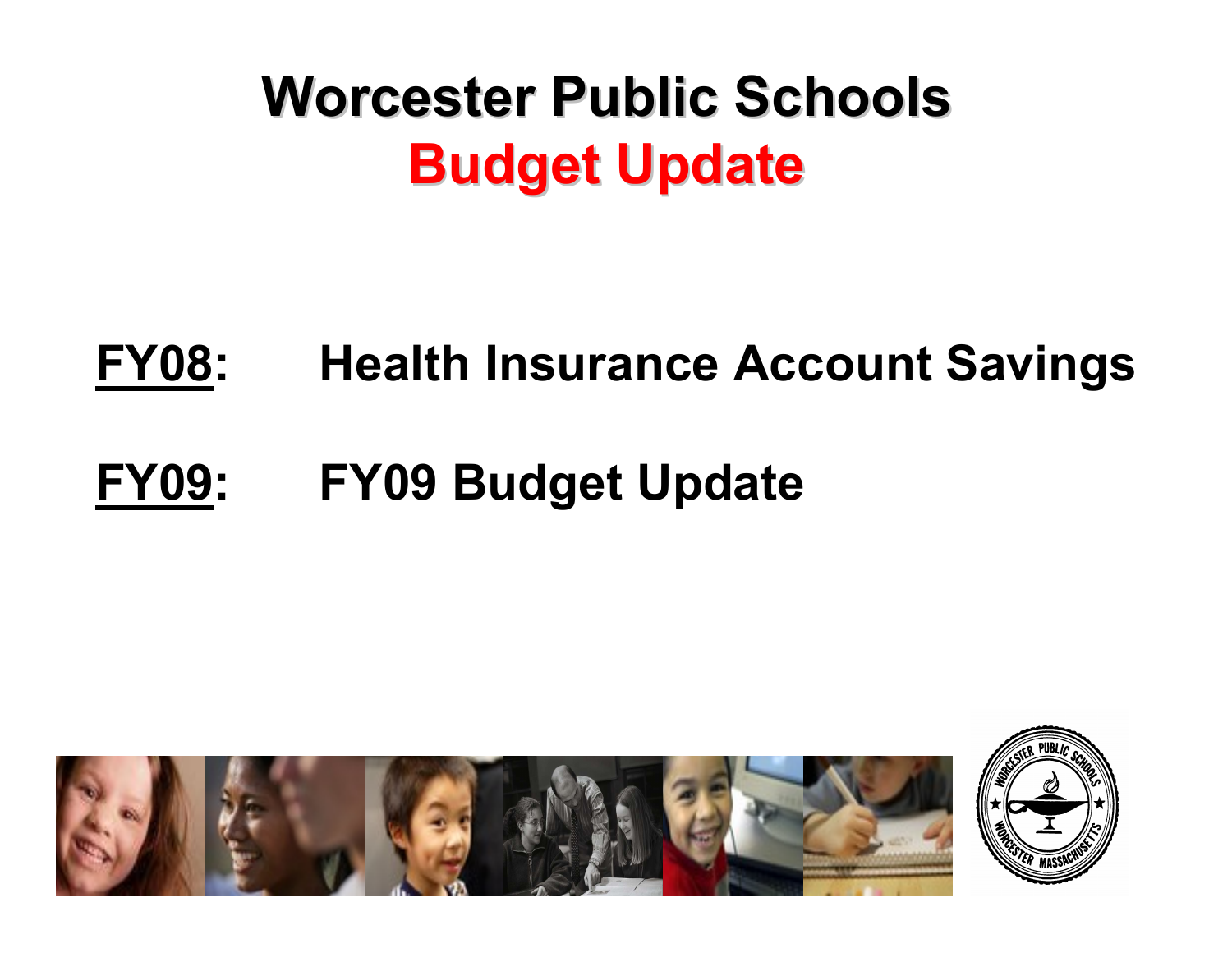### *How much will the WPS save in the health insurance account this year?*

### **\$2.25 million**



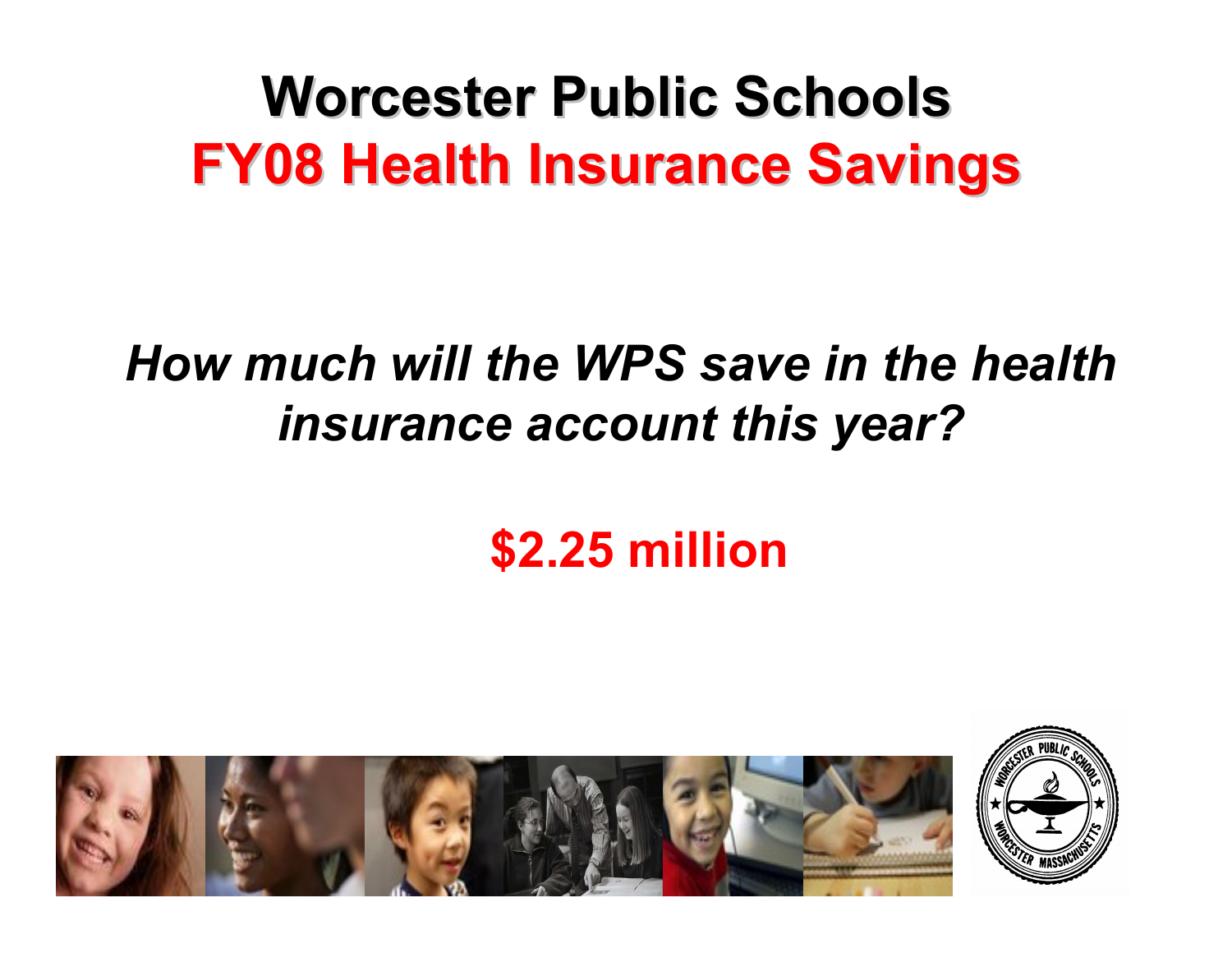### *Where did these savings come from?* **FY07 contributions and payments to Health Insurance Trust Fund**

**Health Insurance Trust Fund: Since the city is self-insured for employee health insurance, all contributions for health insurance (employee and employer) are deposited into a Health Insurance Trust Fund. All payments by the city for health insurance are paid from the Trust Fund.**



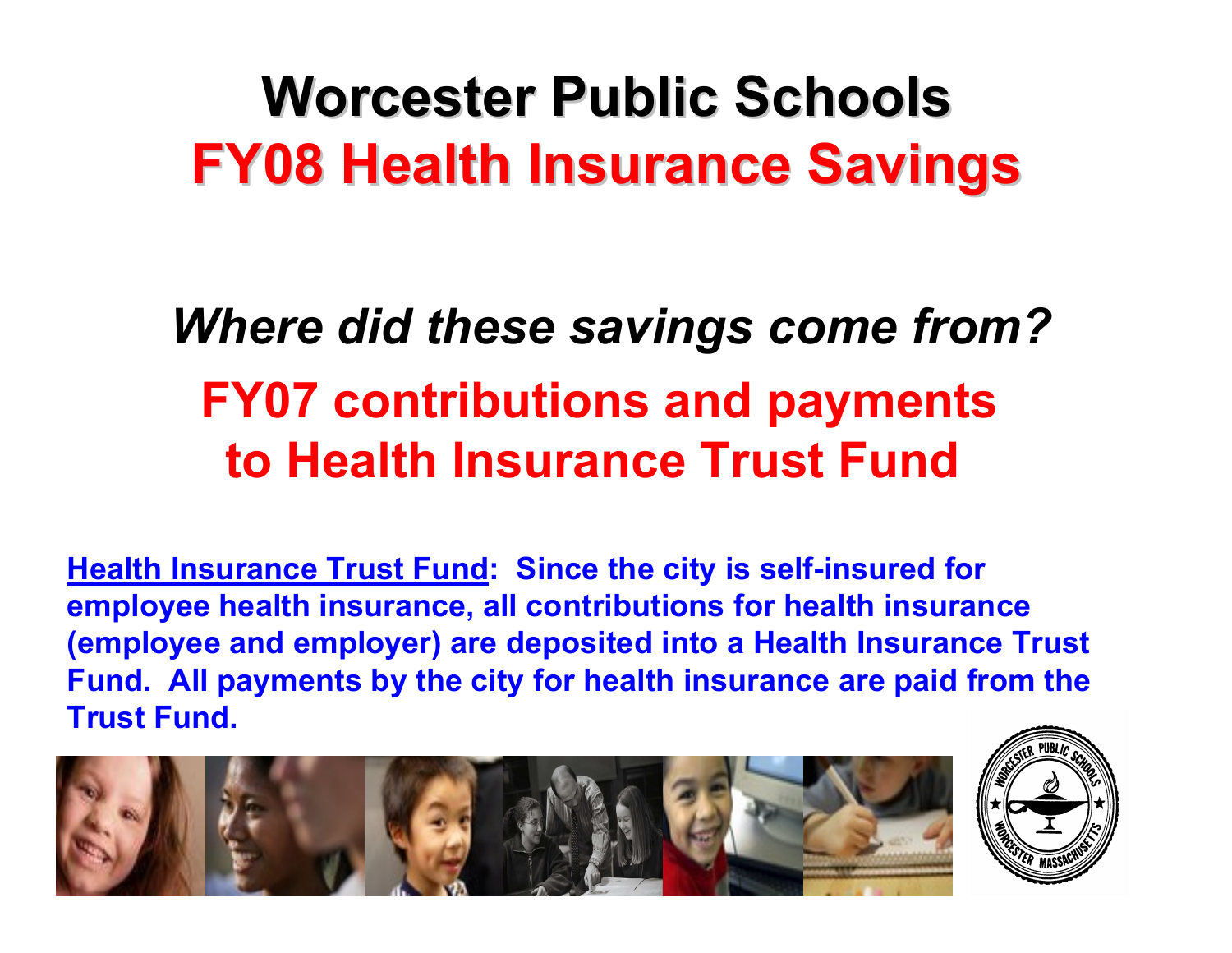*How will these savings be generated?* **The trust fund will pay three weeks of both employer and employee contributions (a three-week "premium holiday"). Each week equals approximately \$750,000 in savings for the WPS.**

**(3 weeks x \$750,000 = \$2,250,000)**



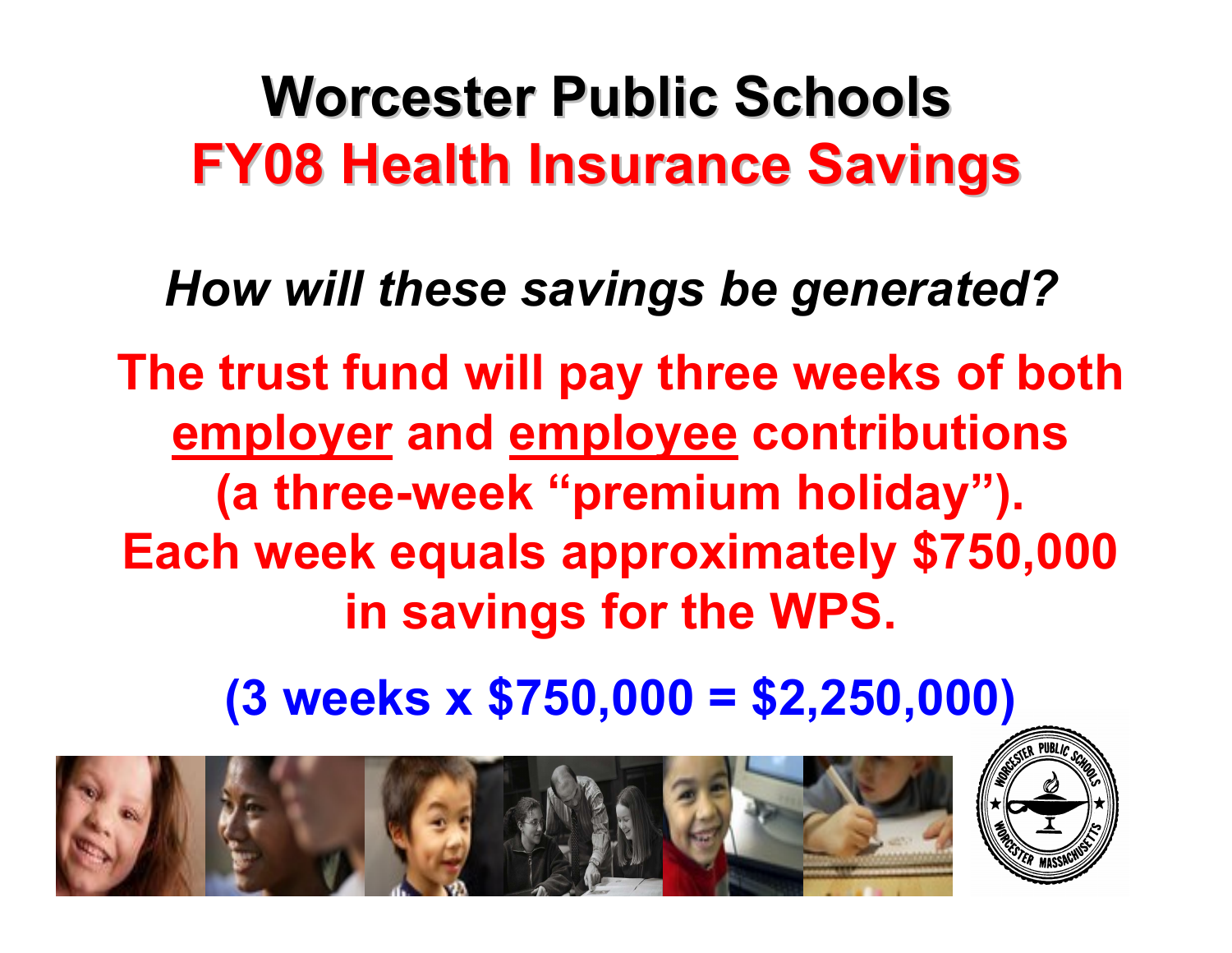#### *Are these one-time savings?*





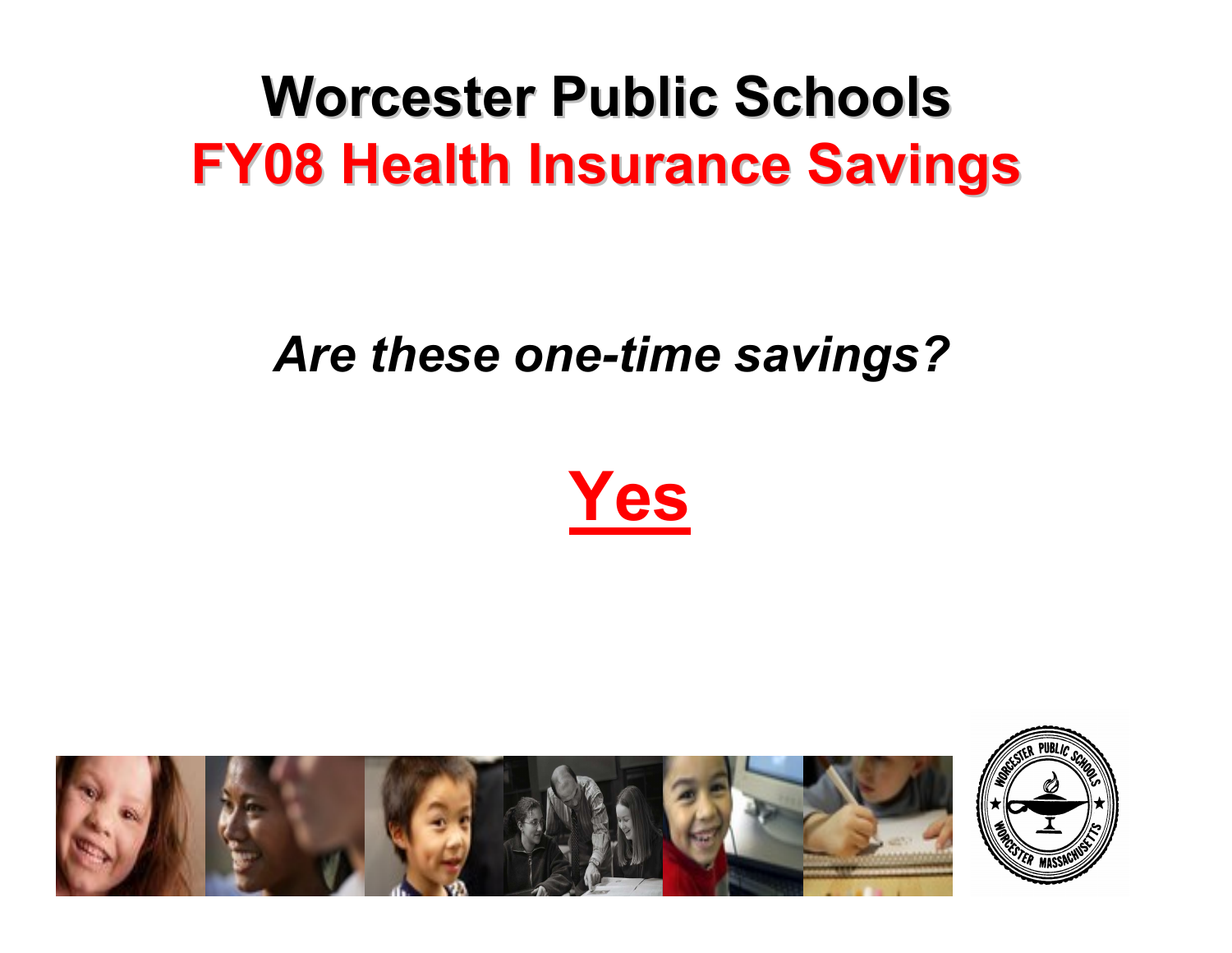*Must all of the funds be used this fiscal year or can any of it be used next year?*

**The City Administration has indicated that any of the three weeks of WPS Employer savings (in \$750,000 increments) can be deferred until FY09.**

**Any decision to defer any of funds to FY09 does not effect the WPS employee premium holiday.**



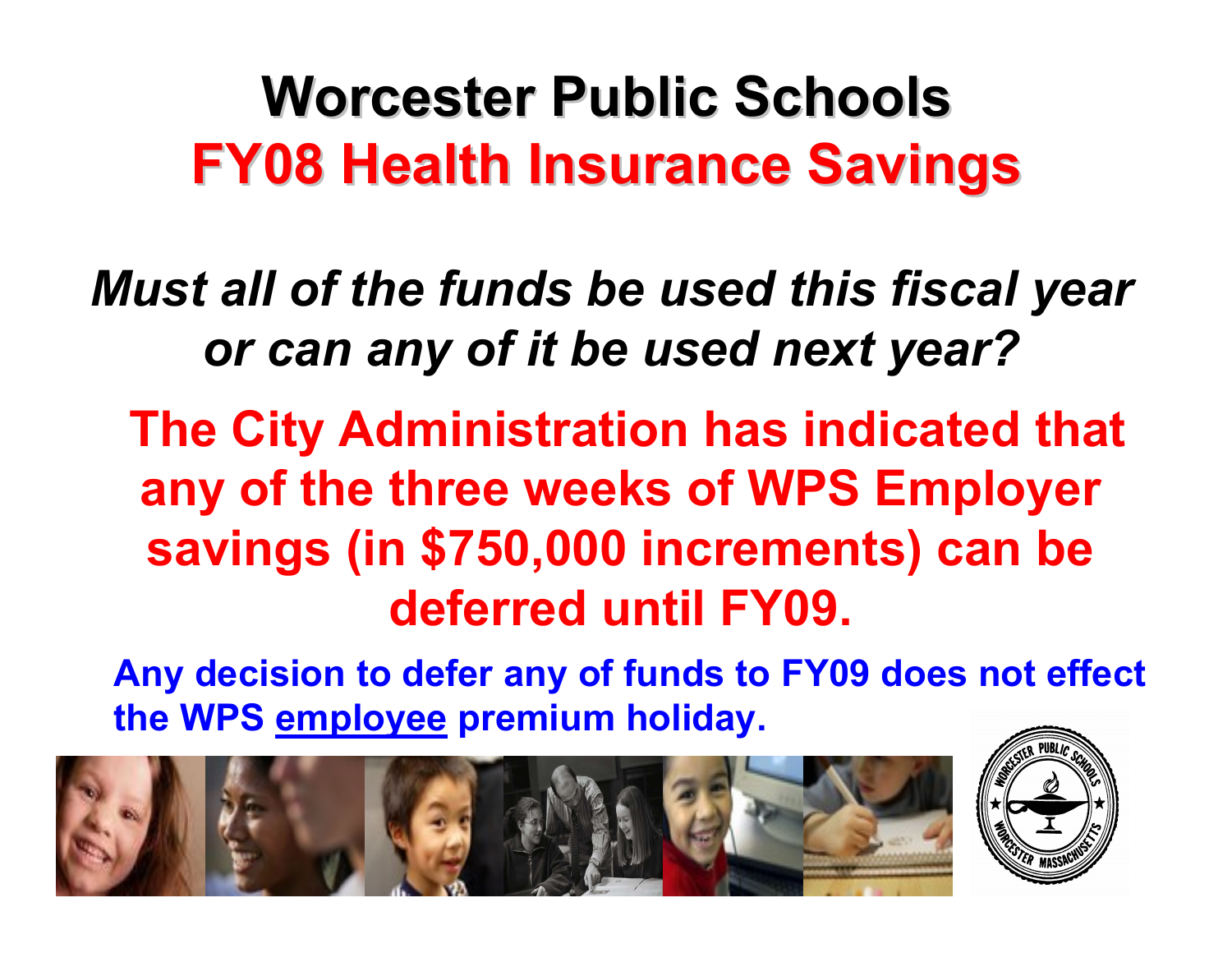*How does the Administration recommend that these funds be spent?*

### **Class Size Reduction Instructional Supplies and Materials.**



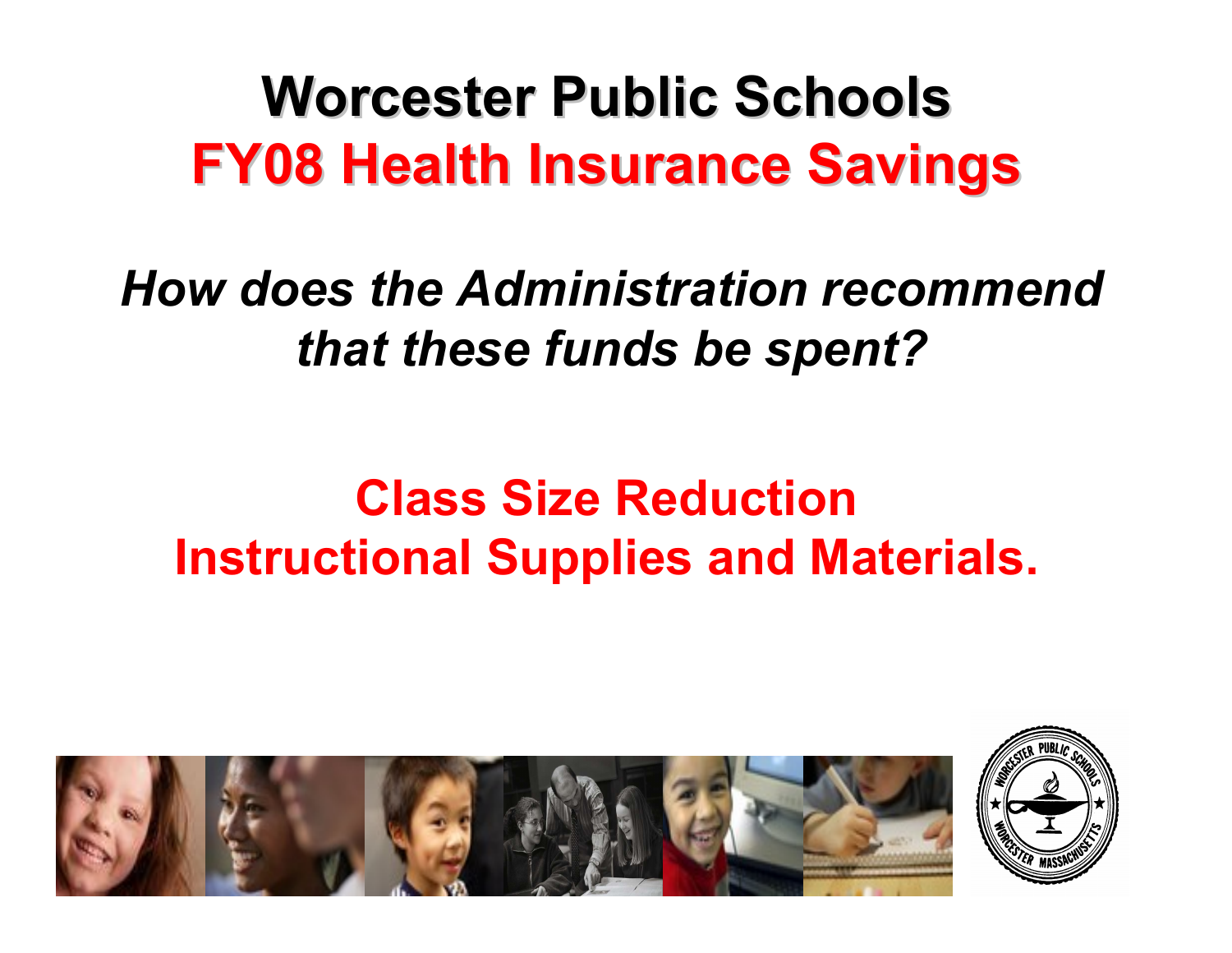### **Worcester Public Schools Worcester Public Schools**

# **FY09 BUDGET FY09 BUDGET**



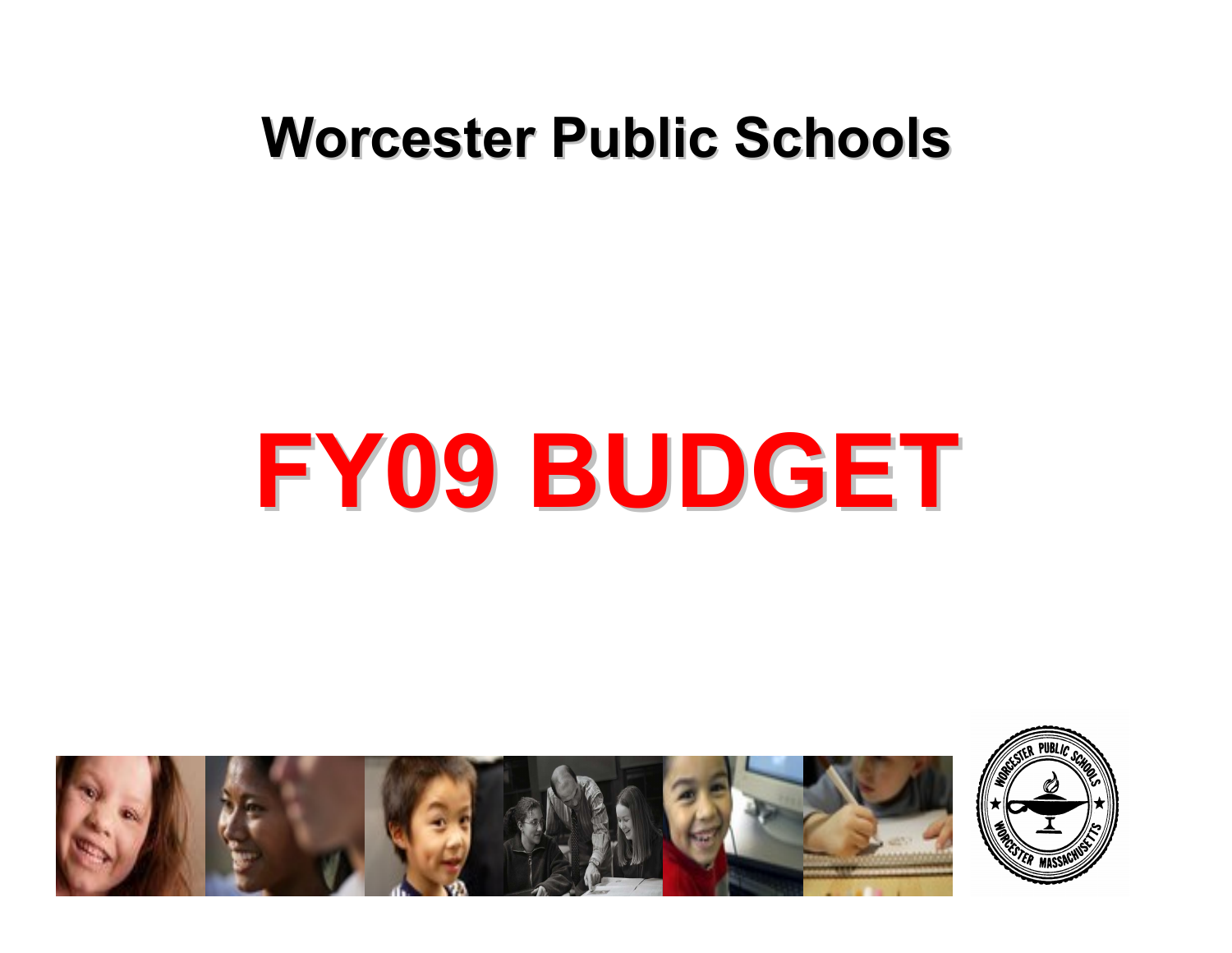### **Worcester Public Schools Worcester Public SchoolsFY09 Budget FY09 Budget** *Revised Revenue Projections:*

**Total Projected Revenue: \$327,079,707 School Nutrition: \$ 10,150,452 State & Federal Grants: \$39,501,197\* City Contribution: \$91,966,102\* Charter Reimbursement: \$ 4,968,009\* Chapter 70 Aid: \$180,493,947**

**\* Updated Projections since January 2008 Report**



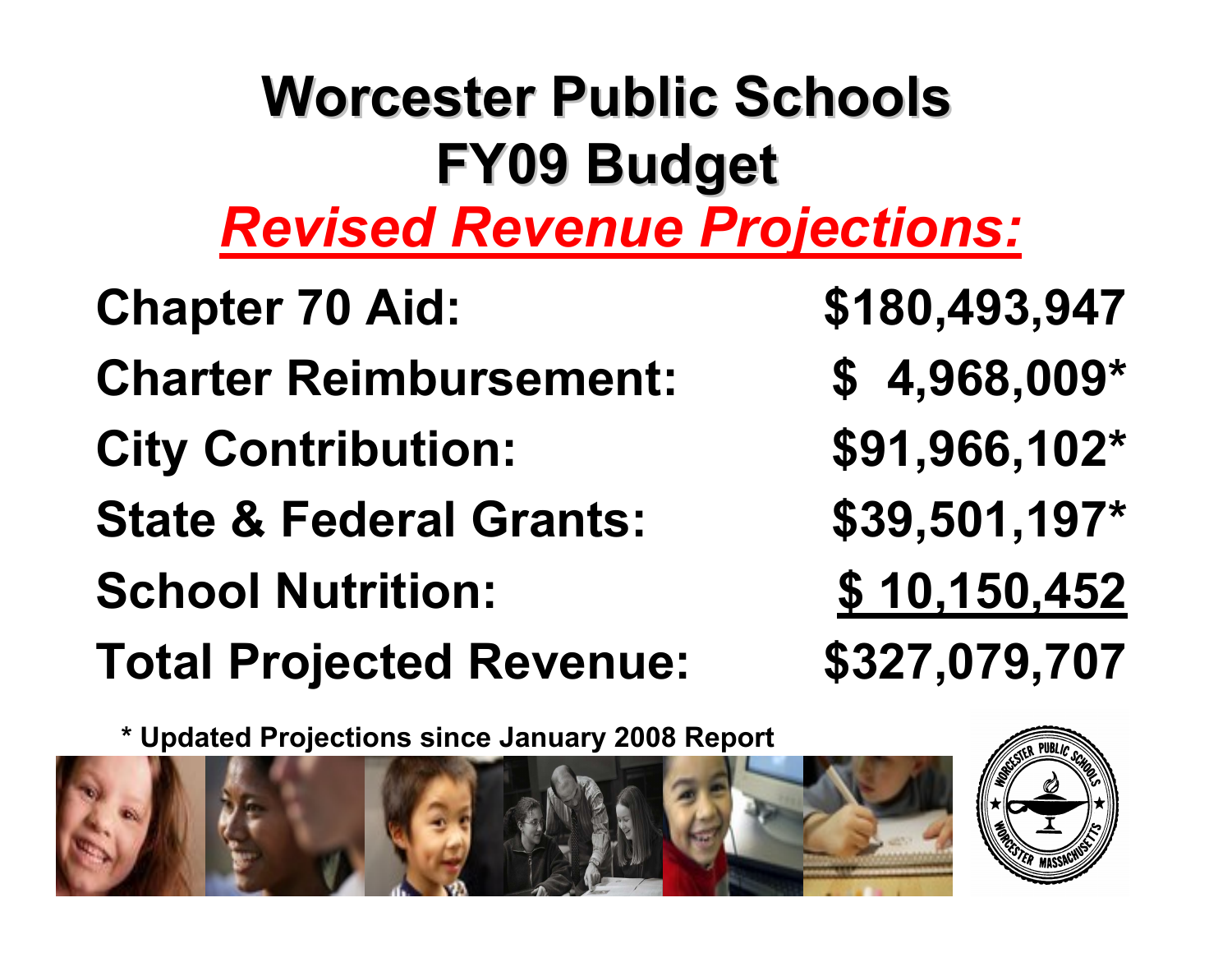### **Worcester Public Schools Worcester Public SchoolsRevenues FY08 to FY09 Revenues FY08 to FY09**

| <b>Revised Projections</b>   | <b>FY08</b>   | <b>FY09</b>        | <b>Change</b> |
|------------------------------|---------------|--------------------|---------------|
|                              | <b>Budget</b> | <b>Projections</b> |               |
| <b>Chapter 70</b>            | \$174,025,314 | \$180,493,947      | \$6,468,633   |
| <b>Charter Reimbursement</b> | \$5,082,267   | \$4,968,009        | $-$114,258$   |
| <b>City Contribution</b>     | \$89,097,892  | \$91,966,102       | \$2,868,210   |
| <b>Grant Revenue</b>         | \$40,029,729  | \$39,501,197       | $$-528,532$   |
| <b>Nutrition Revenue</b>     | \$10,163,427  | \$10,150,452       | $-$12,975$    |
| <b>Total Revenue</b>         | \$318,398,629 | \$327,079,707      | \$8,681,078   |



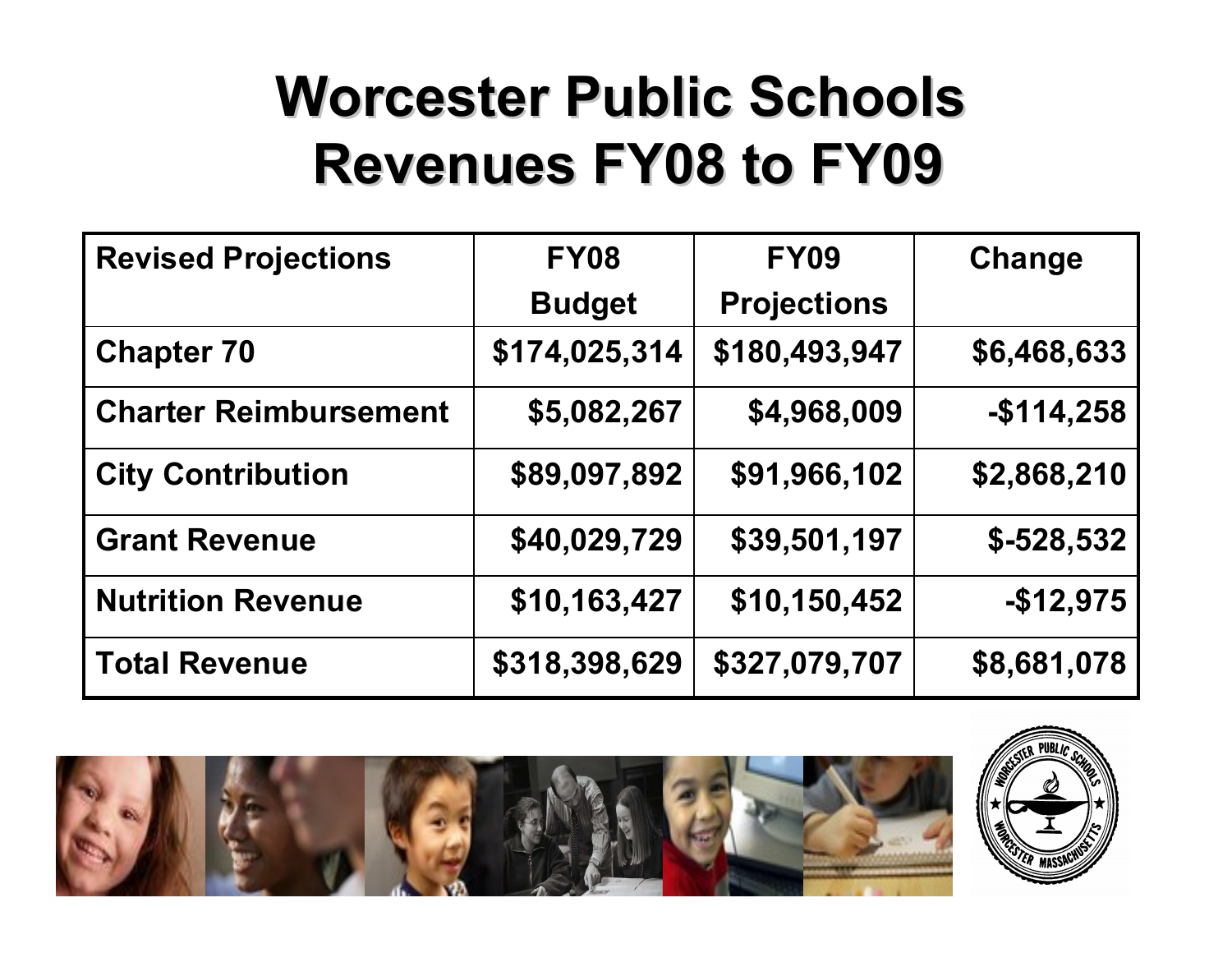# **Worcester Public Schools Worcester Public SchoolsFY09 Budget FY09 Budget** *Revised Expenditure Projections:*

- **All Ordinary Maintenance: \$ 49,692,912 Health/Retirement: \$ 54,520,199\* Employee Salaries: \$192,904,936\***
- **Charter/Choice: \$ 22,327,685\***
- **School Nutrition: \$ 10,676,452\***
- **Total Proj. Expenditures: \$ 330,185,539**
- 
- 
- 
- 
- 
- 

**\* Updated Projections since January 2008 Report**



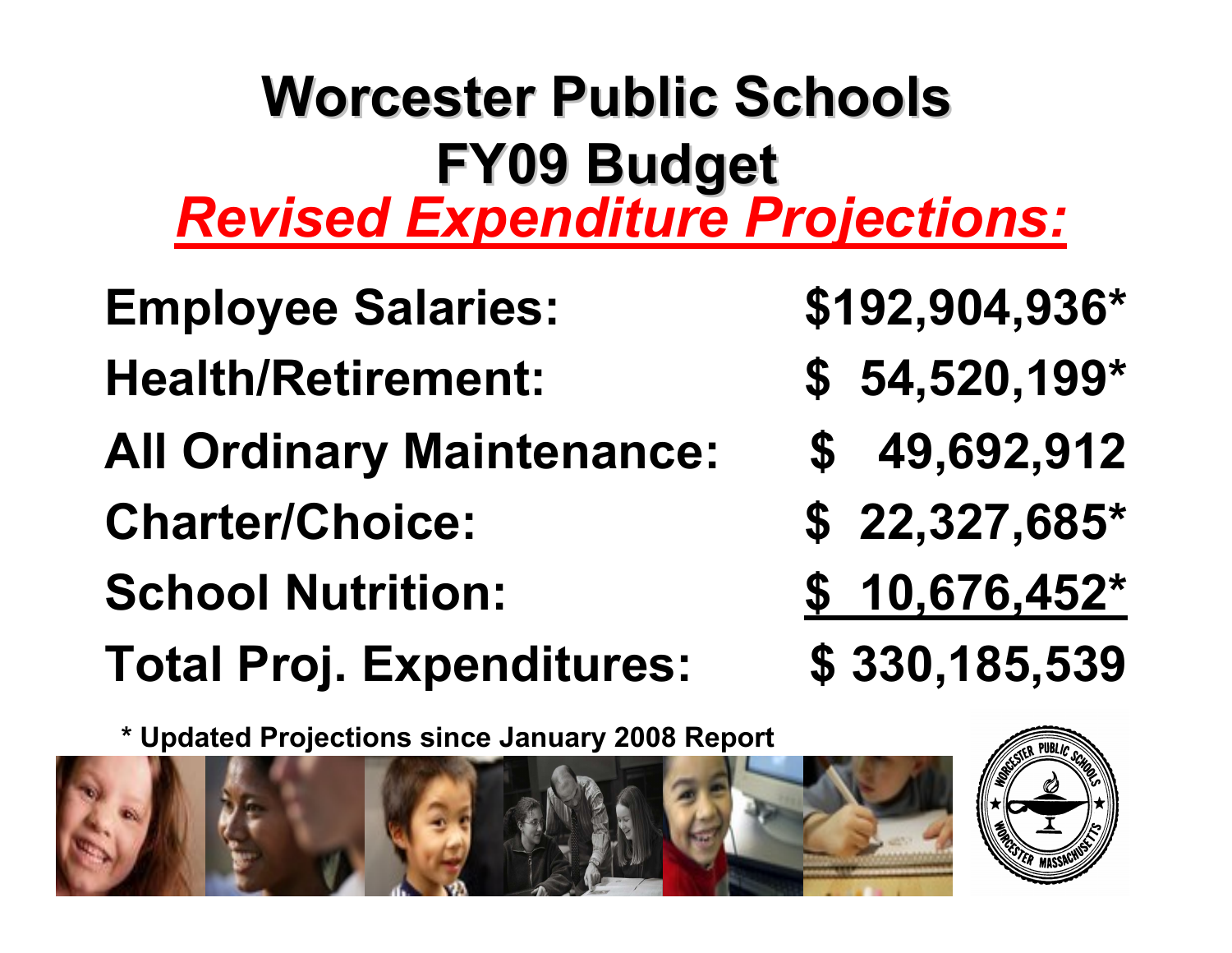### **Worcester Public Schools Worcester Public SchoolsExpenditures FY08 to FY09 Expenditures FY08 to FY09**

| <b>Revised Projections</b>    | <b>FY08</b>   | <b>FY09</b>        | Change       |
|-------------------------------|---------------|--------------------|--------------|
|                               | <b>Budget</b> | <b>Projections</b> |              |
| <b>Salaries</b>               | \$185,965,297 | \$192,904,936      | \$6,939,639  |
| <b>Health/Retirement</b>      | \$54,047,419  | \$54,520,199       | \$472,780    |
| <b>Ordinary Maintenance</b>   | \$47,568,572  | \$49,692,912       | \$1,929,396  |
| <b>Charter/Choice Tuition</b> | \$20,653,914  | \$22,327,685       | \$1,673,771  |
| <b>Nutrition Expenses</b>     | \$10,163,427  | \$10,676,452       | \$513,025    |
| <b>Total Expenditures</b>     | \$318,398,629 | \$330,185,539      | \$11,786,910 |



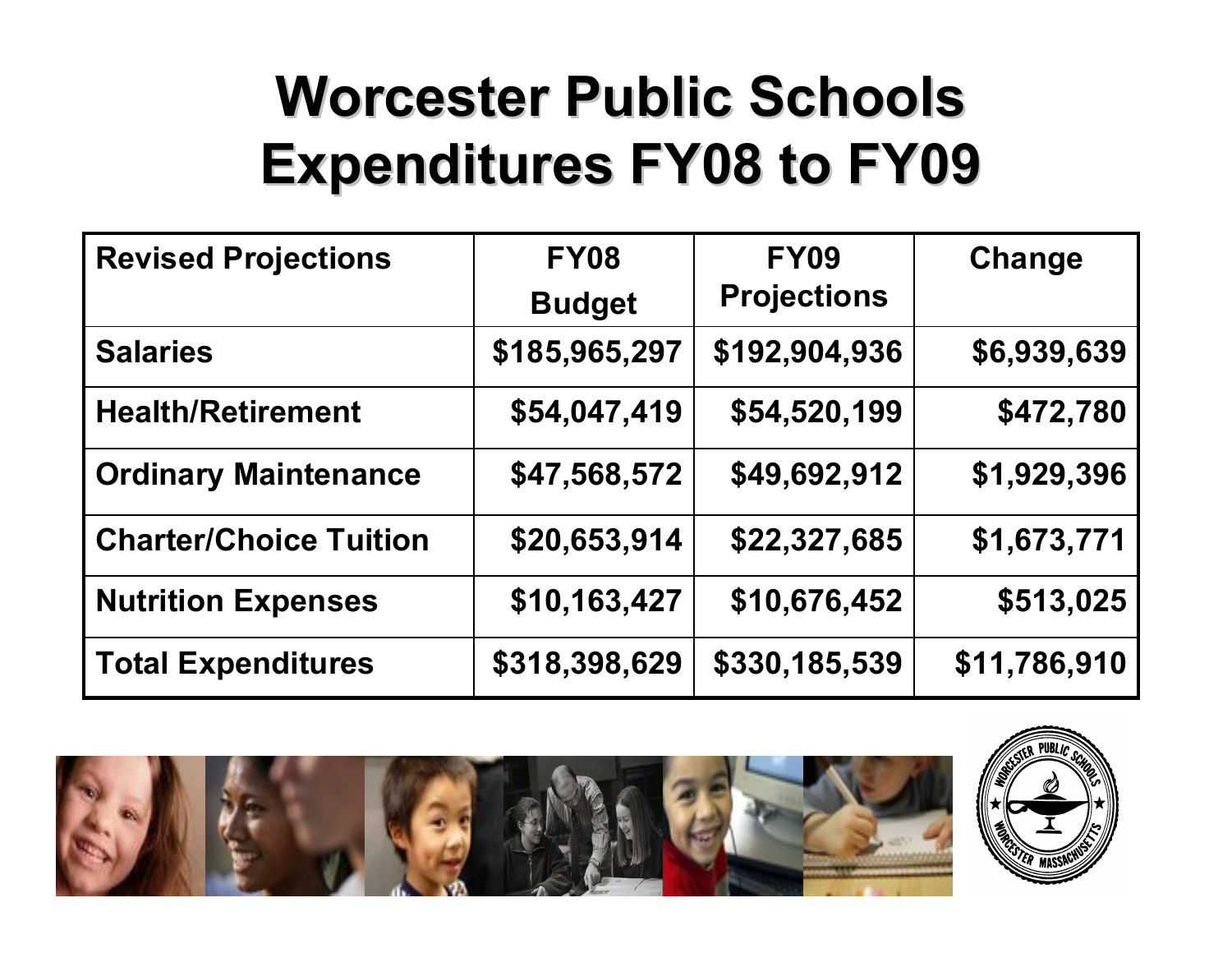**Worcester Public Schools Worcester Public SchoolsFY09 Budget FY09 Budget** *Revised Projections:*

**Summary: Projected Revenue: \$327,079,707 Projected Expenditures: \$330,185,539 Difference (Deficit): -\$ 3,105,831**



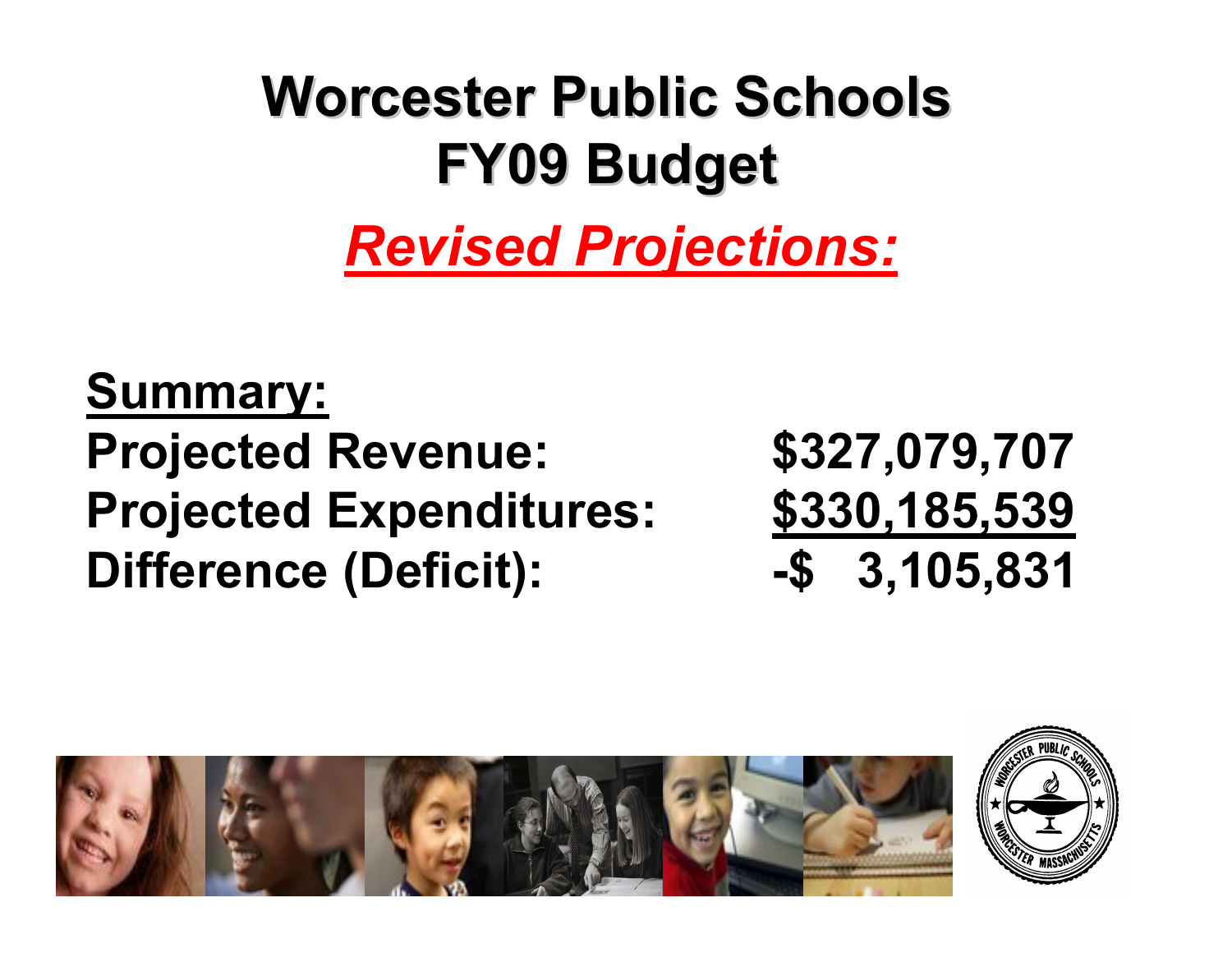

### *Deficit Projection :*

**Estimate: Projection**

# **Jan 2008: -\$5.7 million April 2008: -\$3.1 million Change: \$2.6 million**

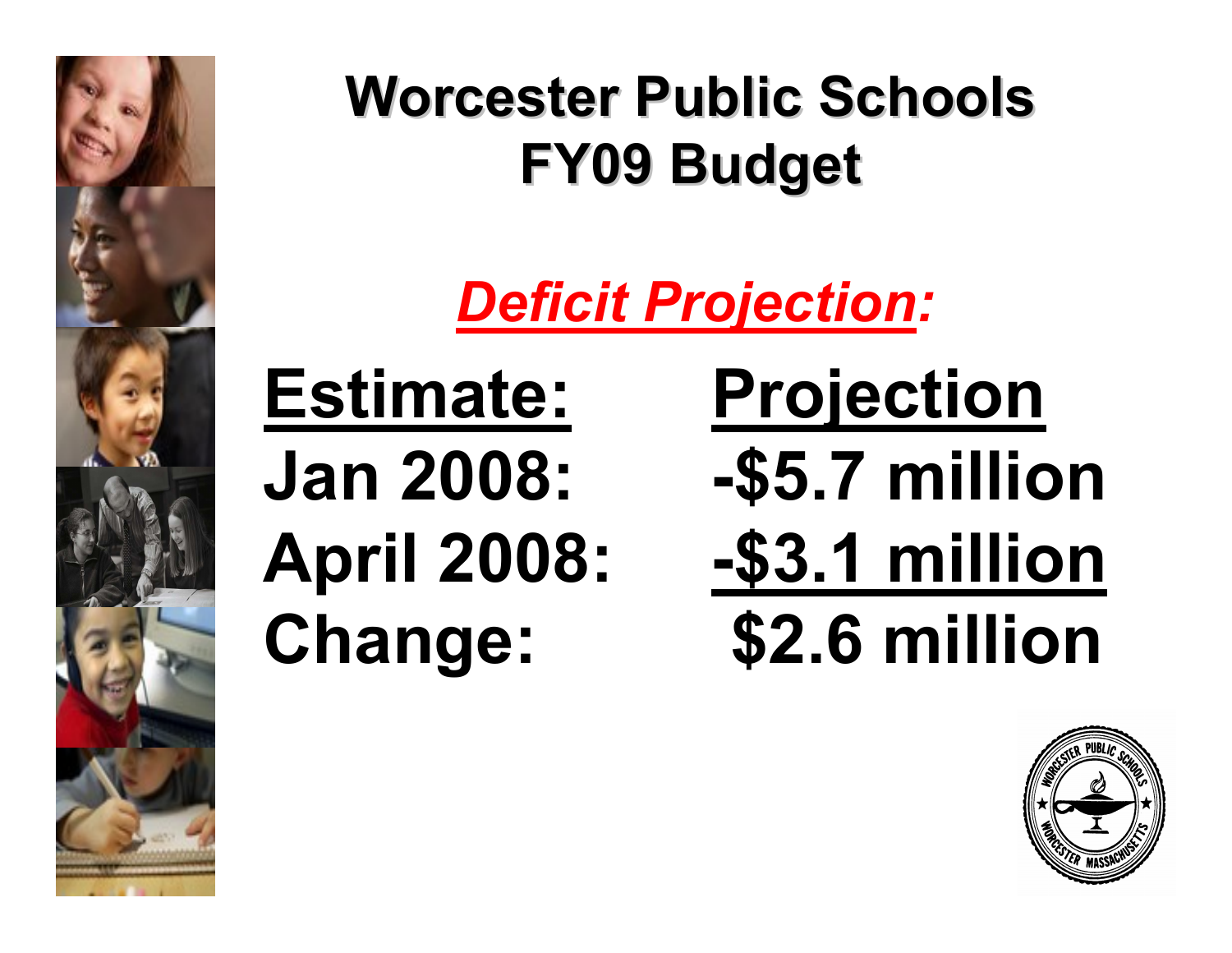

### *What has changed in the budget projections?*

# **Accounts with Positive Changes:**

**Retirement: \$ 418,000 Charter Tuition: \$ 667,000 Health Insurance: \$4,315,000\***

**Total: \$ 5,400,000**



**\* See following slide with additional detail**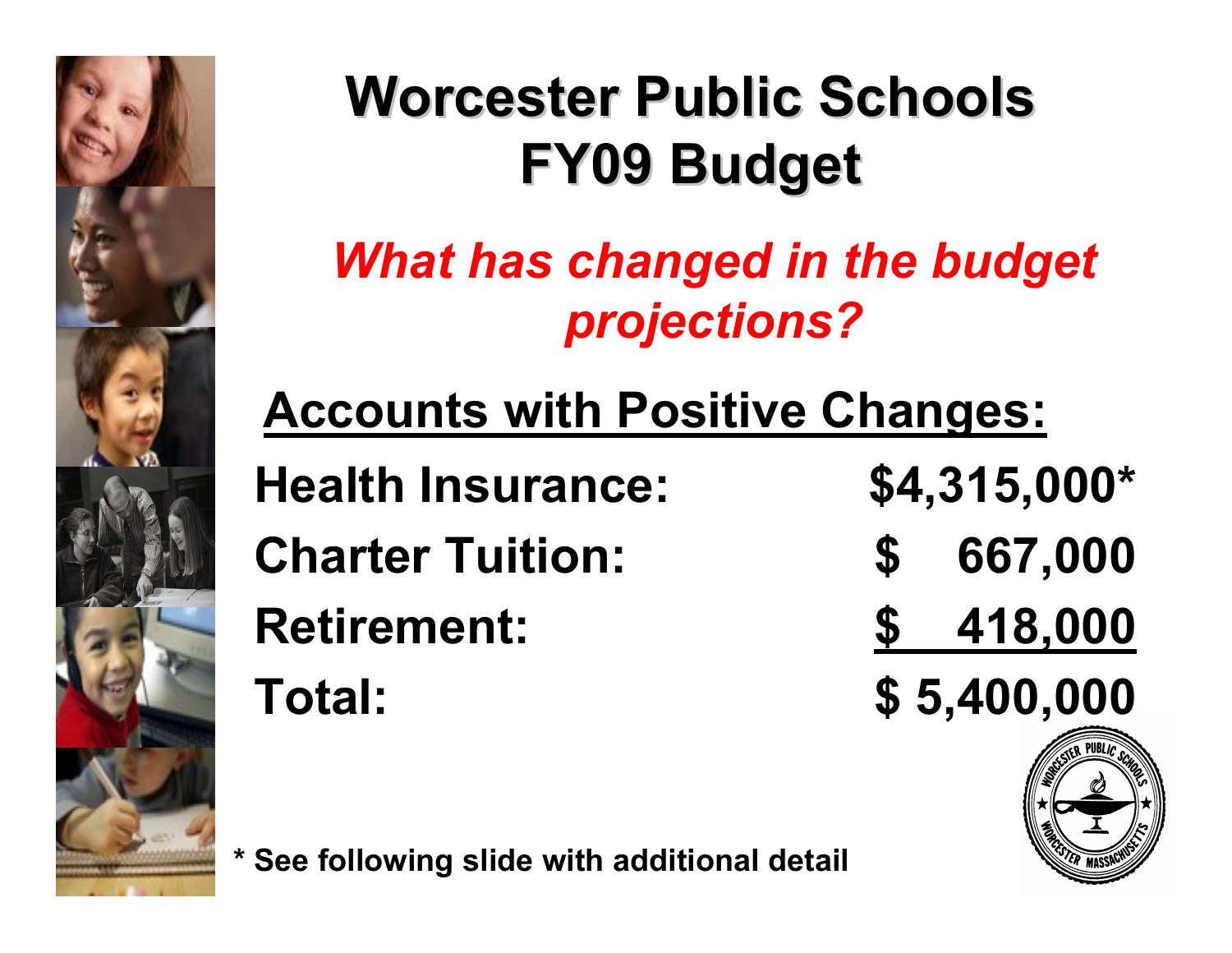

### *What has changed in the budget projections?*

### **Accounts with Negative Changes:**

**School Choice Sending Tuition: \$ 170,000 City Contribution: \$ 353,000\* School Nutrition: \$ 526,000 Federal Grant Revenue: \$ 529,000 Employee Salaries: \$1,240,000**

# **Total \$2,818,000**

**\* See following slide with additional detail**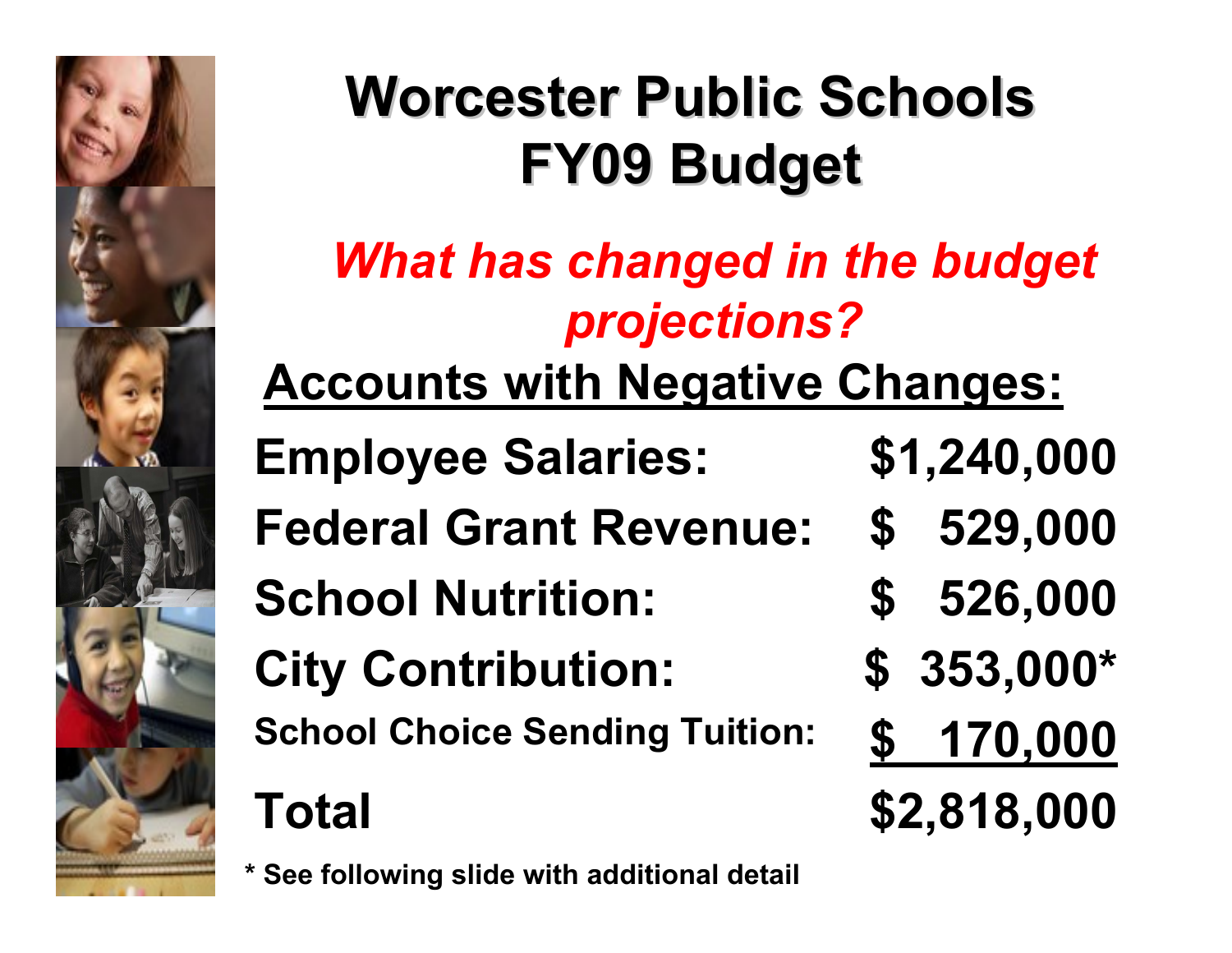

### *What has changed in the budget projections?*

**Positive Change: \$5,400,000 Negative Change: -\$2,818,000 Change in Deficit: \$2,582,000**

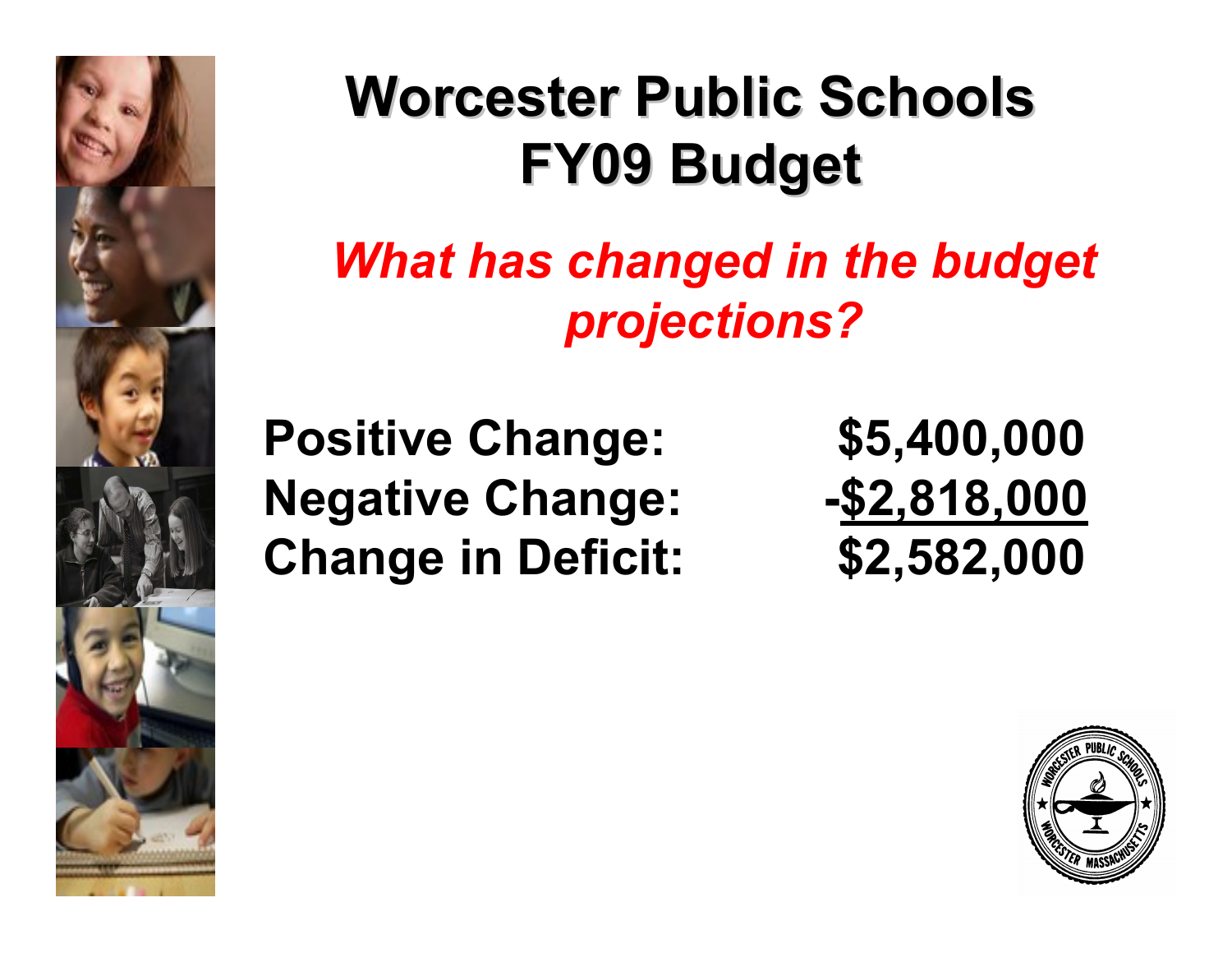

### *What explains the change in the Health Insurance projection?*

*Difference between January 2008 to April 2008 Projections* **Total Savings: \$4,315,000**

- •**MGL Ch. 32B, Section 18**
- •**Contribution Rates**
- •**Plan Design Changes**
- •**Enrollment**
- •**New Senior Plans**

\* January 2008 Projection already included an estimated \$2 million savings for Health Insurance **Changes** 

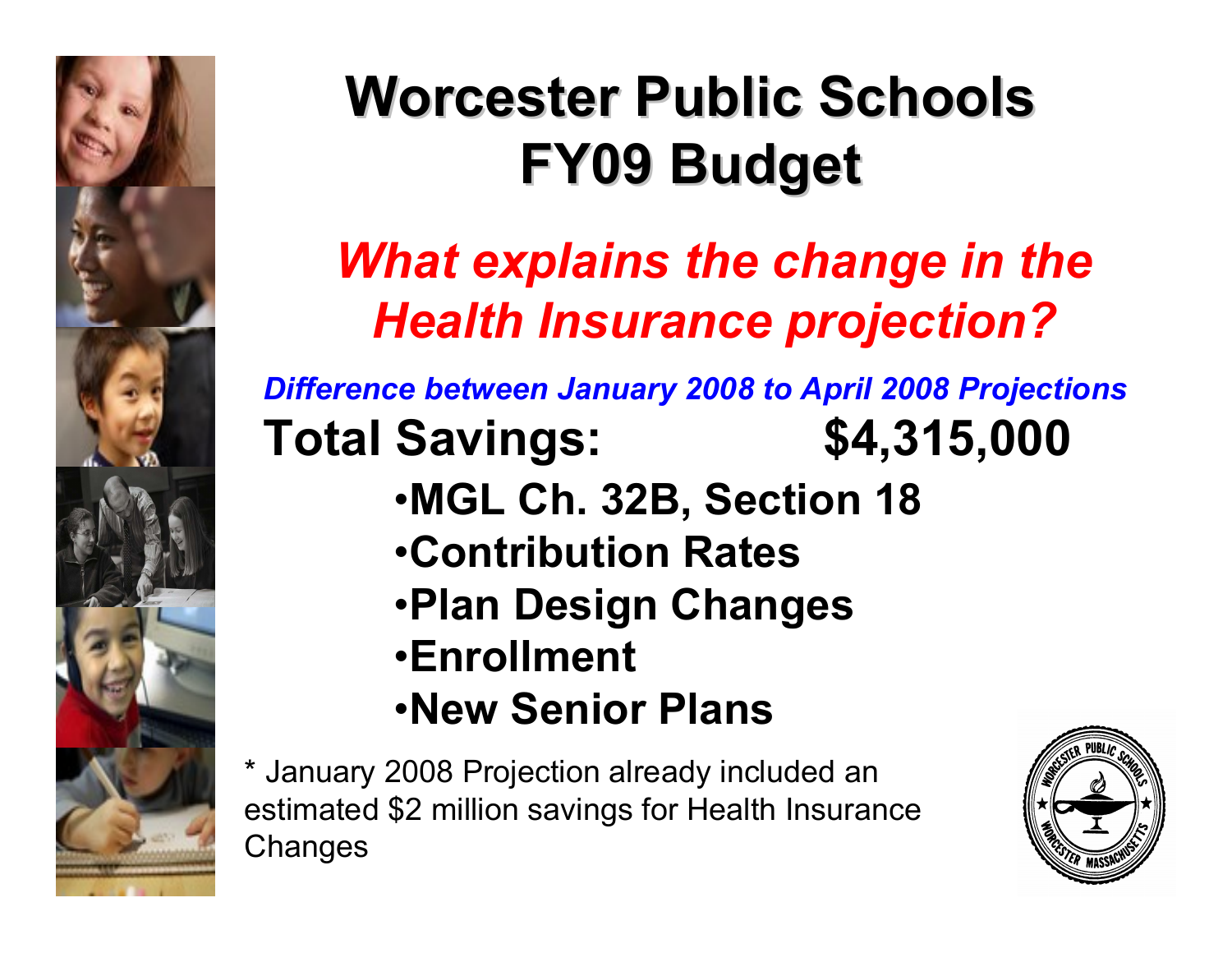

*Health Insurance Savings at \$2 million What explains the change in the City Contribution projection?*

**January 2008 Estimate:**

**FY08 Base: \$89,097,892 FY09 Increase (MRGF): \$ 3,221,628 Total \$92,319,520**

**FY08 Local Contribution: \$774,441 above minimum required spending.**

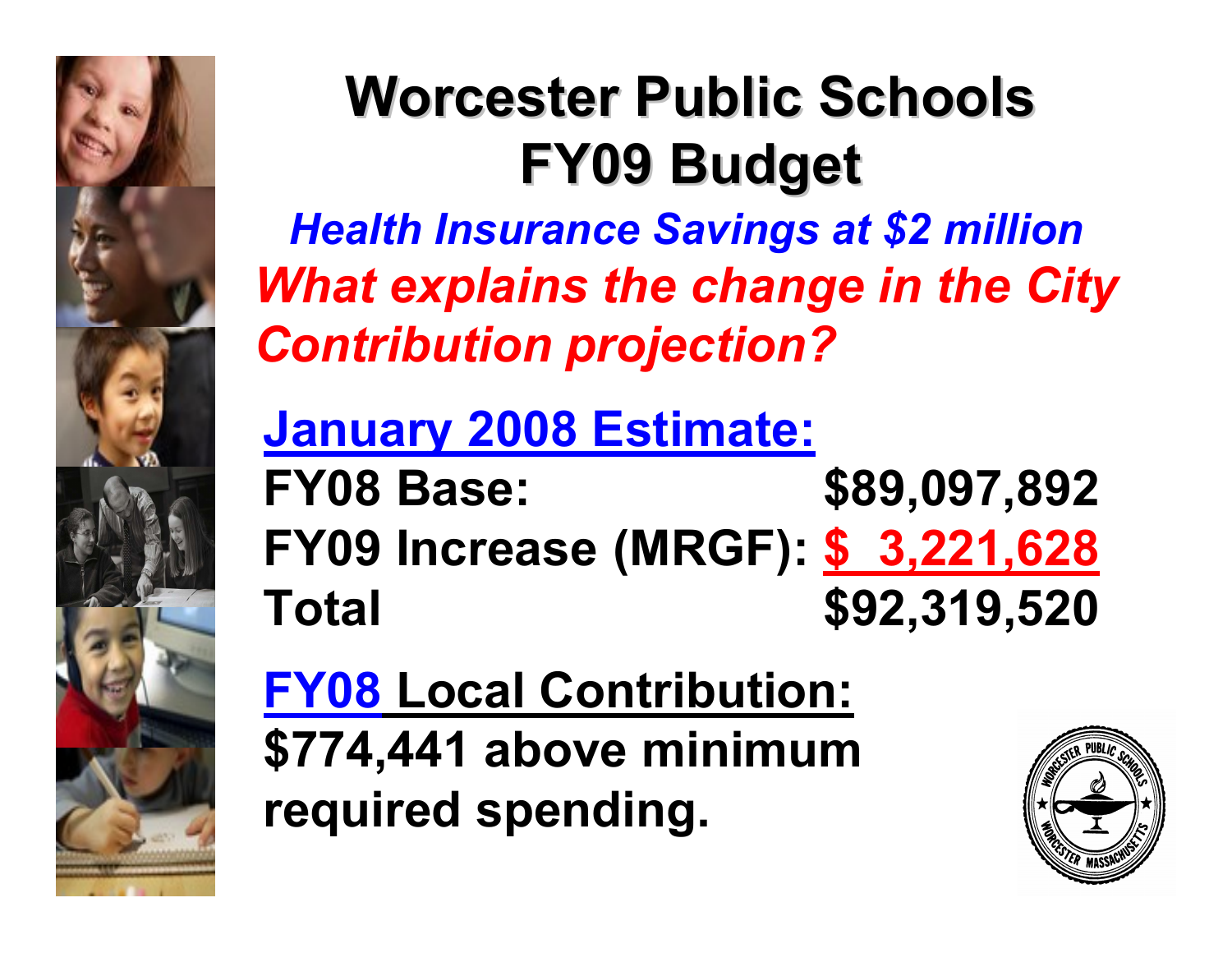

*Health Insurance Savings at \$6.3 million What explains the change in the City Contribution projection?*

### **April 2008 Estimate:**

**FY08 Base: \$89,097,892 Actual Increase: \$ 2,868,210 Total \$91,966,102**

**FY09 Est. Local Contribution: \$421,023 above minimum required spending.**

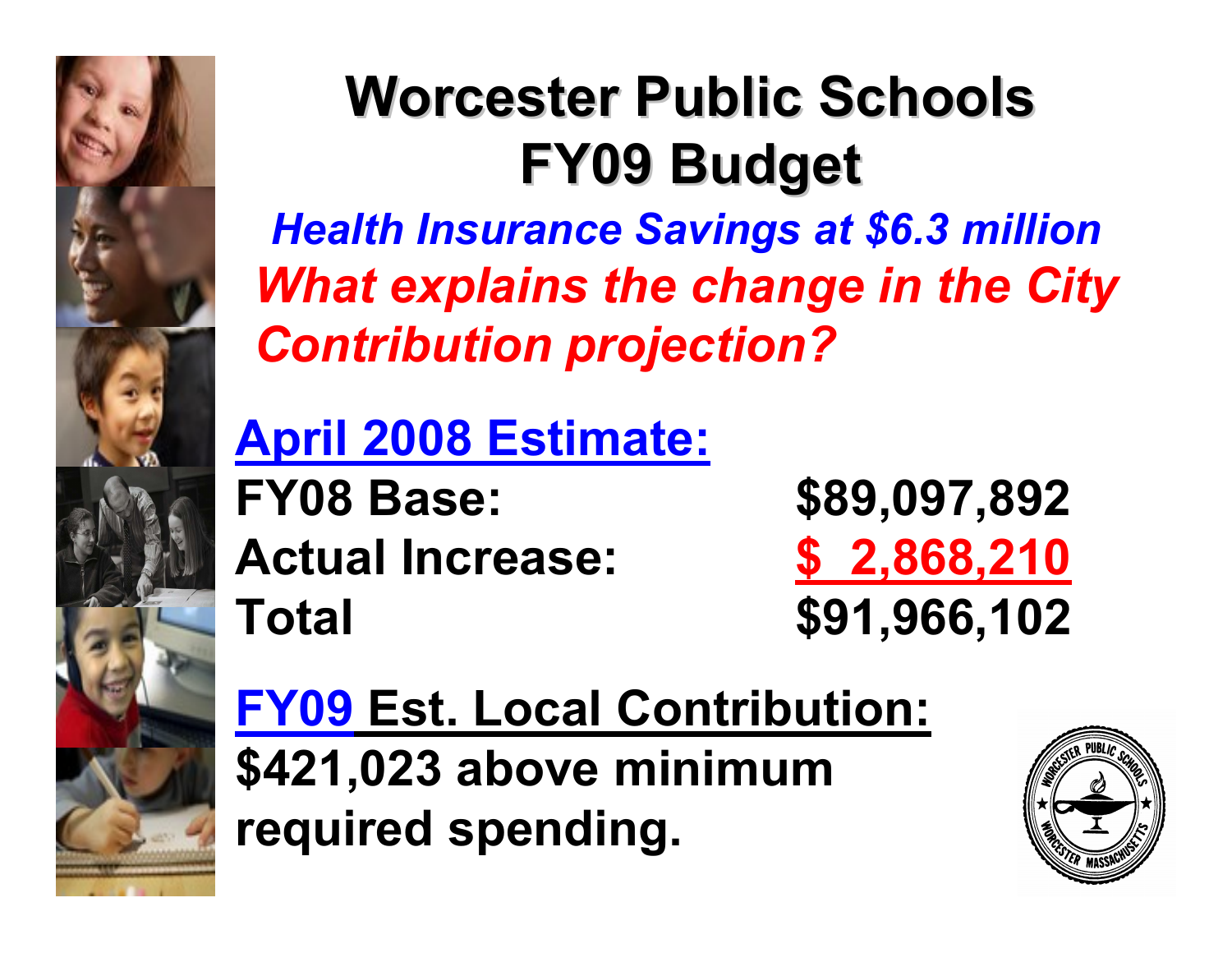

### **Worcester Public Schools Worcester Public SchoolsFY09 Budget FY09 Budget** *Instructional / Fixed Costs Spending*

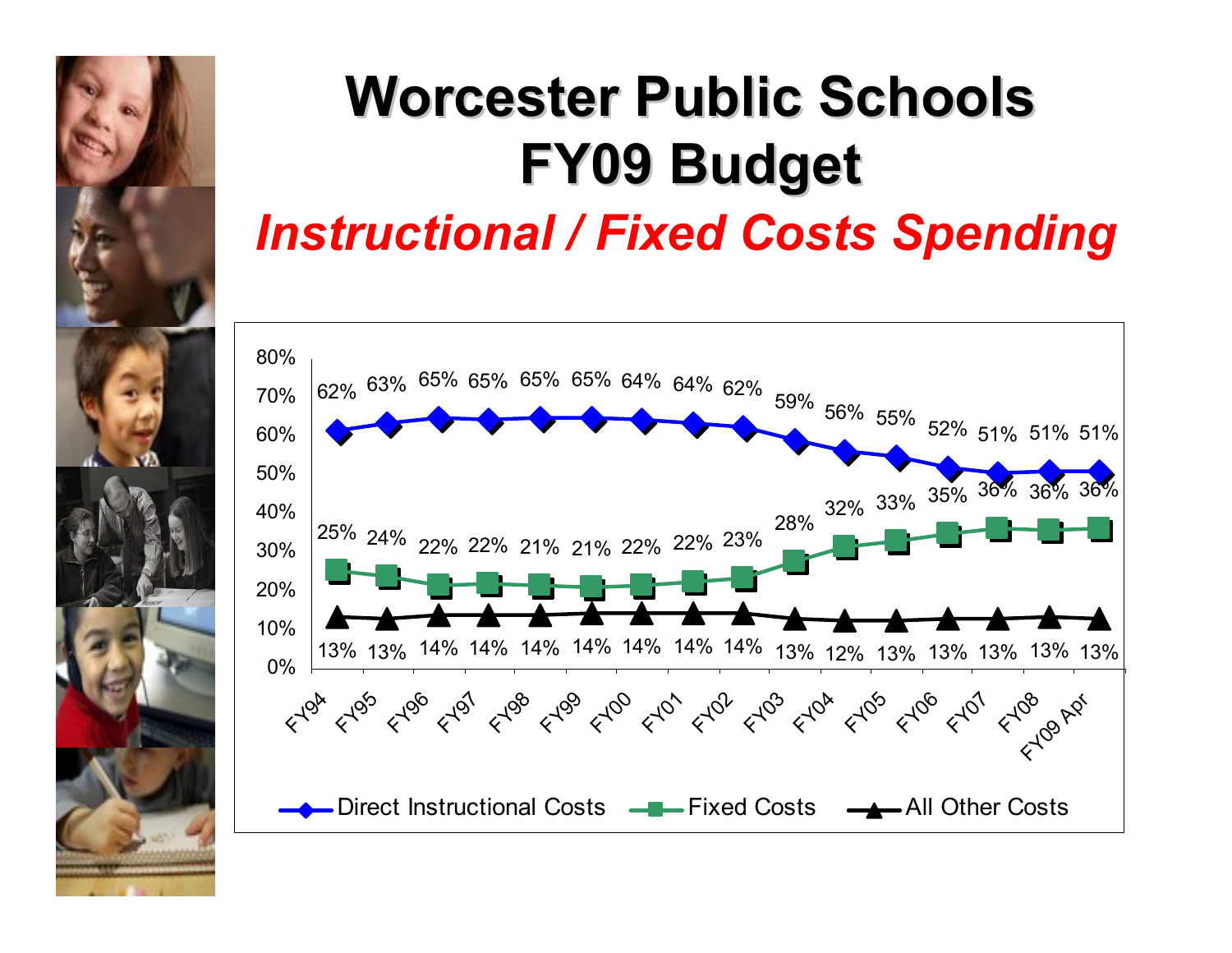

#### *Instructional / Fixed Costs Spending Without Health Insurance Savings*

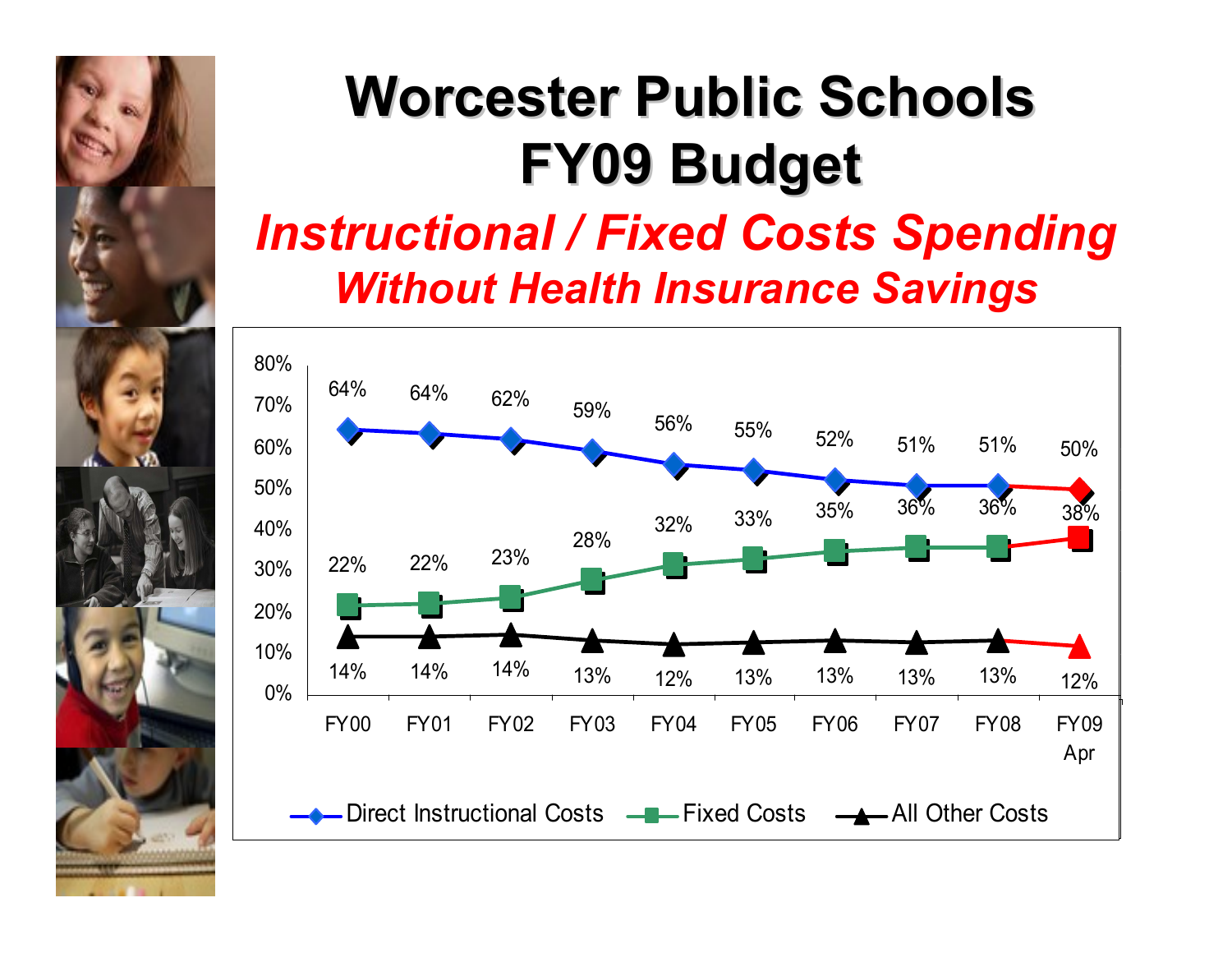### **Worcester Public Schools Worcester Public SchoolsFY09 Budget FY09 Budget** *How to determine the General Fund Budget for WPS:*

**WPS General Fund Budget: \$255,100,373 Less Charter/Choice Tuition: -\$ 22,327,685 Charter Reimbursement: \$ 4,968,009 City Contribution: \$ 91,966,102 Chapter 70 Aid: \$180,493,947**



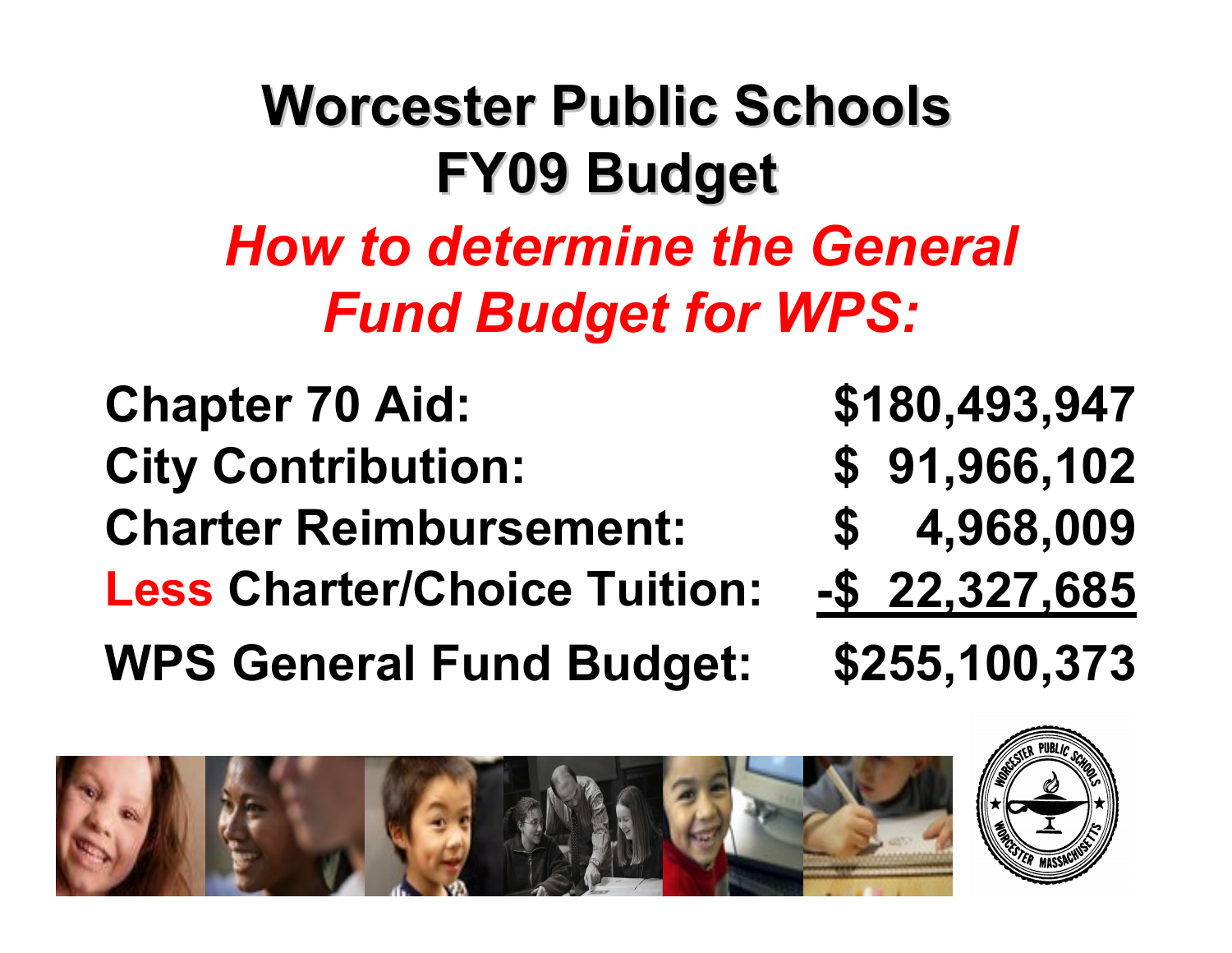### *General Fund Budget:*

**FY09: \$255,100,373 FY08: \$248,009,032 \*Increase: \$ 7,091,341 % Increase: 2.9%**

**\* Final FY08 Budget before charter school adjustments and health insurance trust fund transfer**



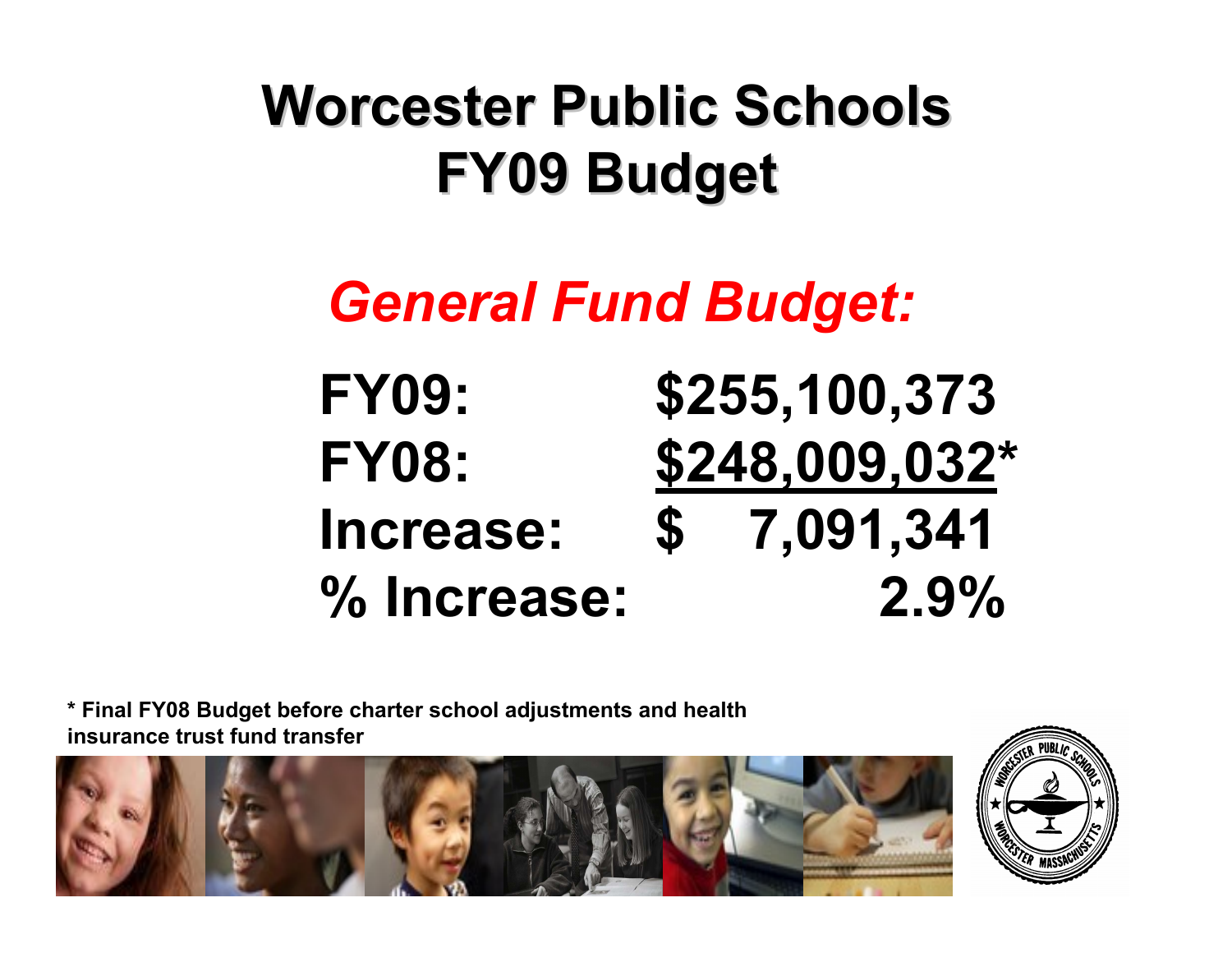

*What is the remaining budget process?*

### **State Budget:**

**House Budget – April 16th Final State Budget before June 30th**

### **City Budget:**

**City Manager's Budget – April 29**

**School Committee Budget:**

**(1) Community Input Session (2) Budget Hearings June 5th and 19th**

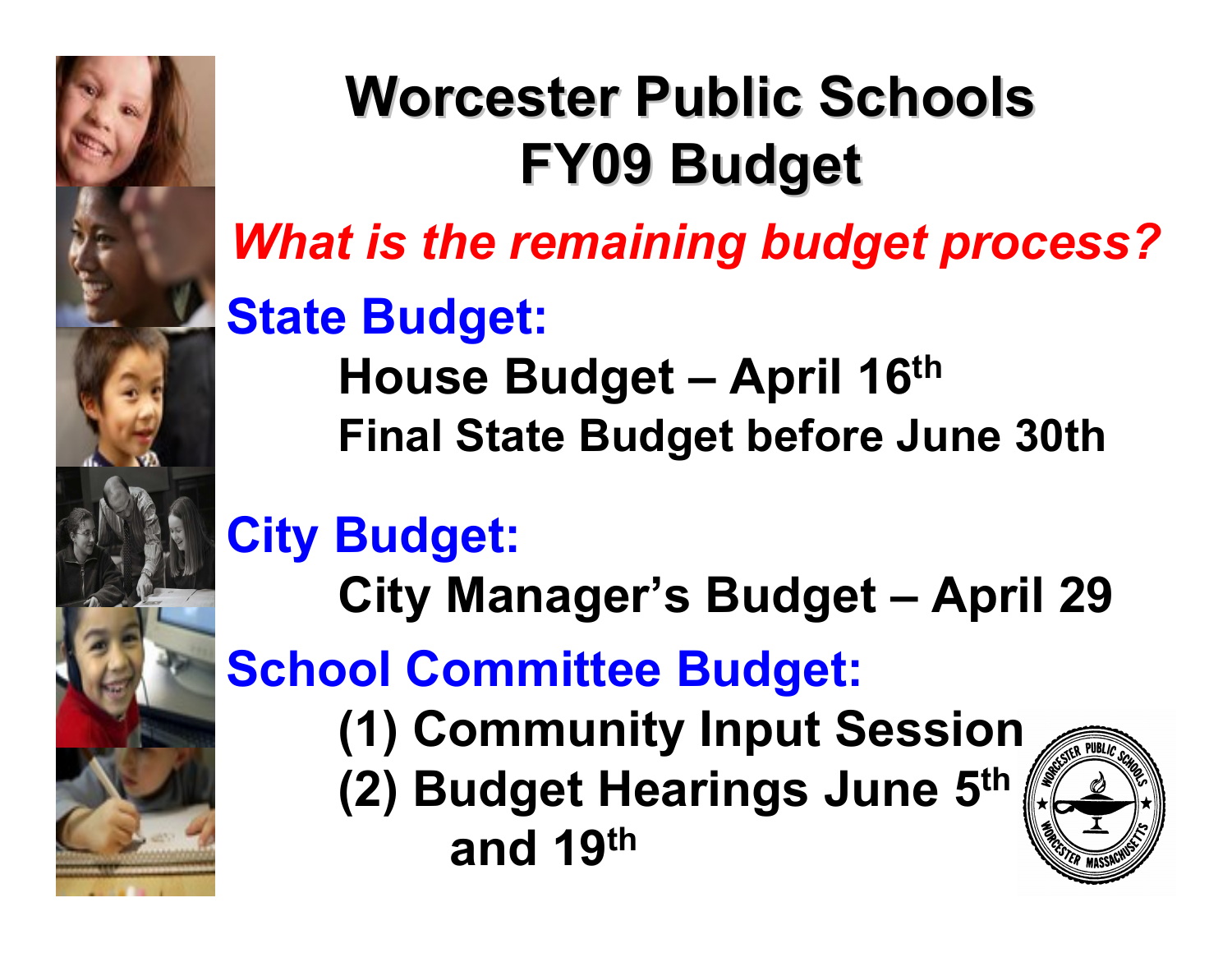

*Current Issues and Long-Term Projections*

- •**Fixed Cost Uncertainty**
- •**Health Insurance**
- •**Chapter 70 Formula**
- •**Charter School Formula**
- •**Federal Grant Funding**
- •**State Grant Funding**